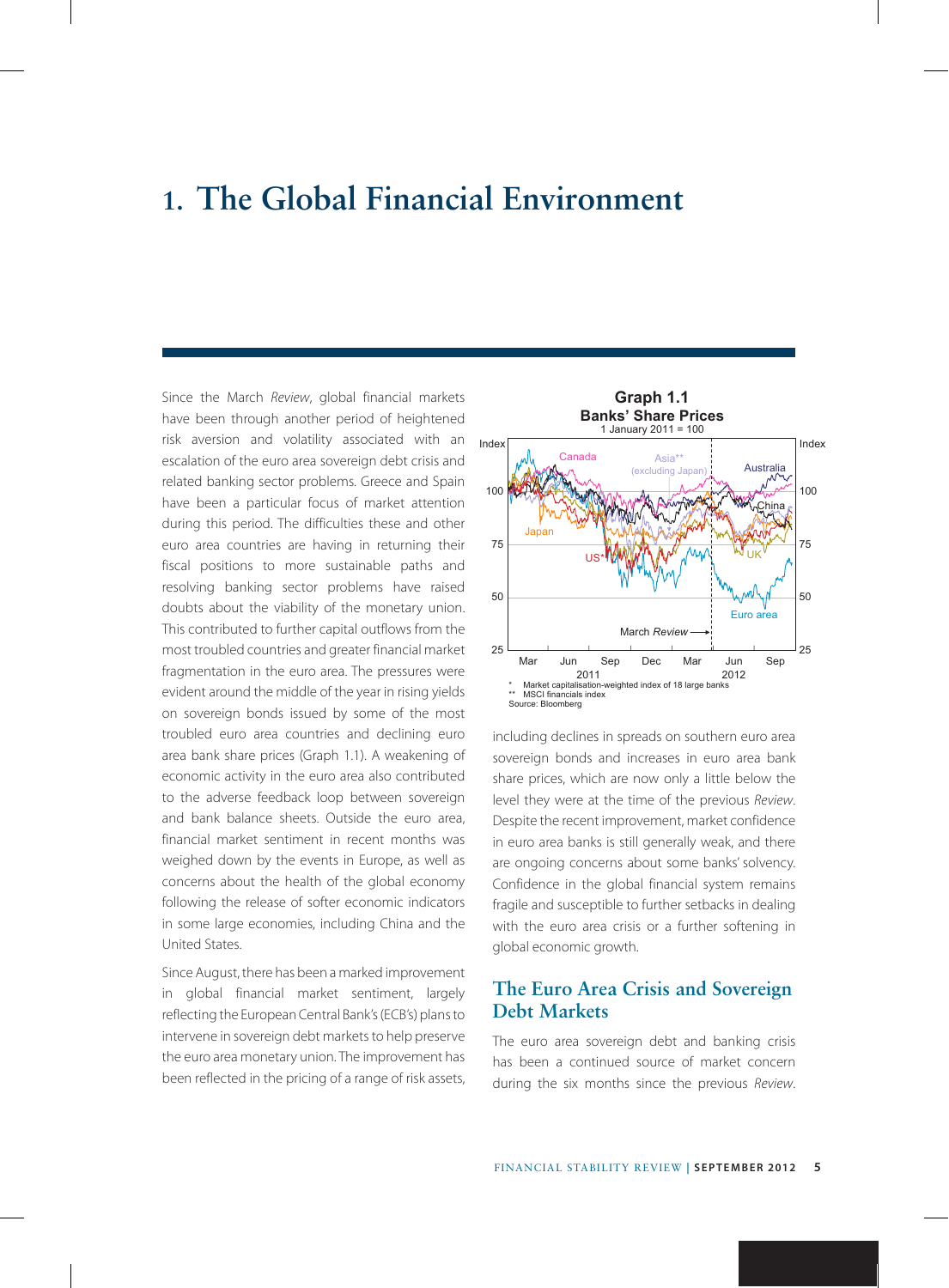Developments in Greece and Spain, in particular, sparked renewed market stress in Europe at various points between April and July. In the lead-up to the elections in Greece, concerns that its bailout package might not be adhered to prompted speculation that the country may exit the euro area. Deposit outflows accelerated at Greek banks as depositors sought to avoid redenomination risk. These concerns eased somewhat after parties supportive of the bailout package were elected in June, but market participants remain doubtful that Greece can meet the terms of its package and continue to receive financing, given that economic conditions are still deteriorating. The risk that Greece might exit the euro, imposing losses on holders of financial contracts in Greece and possibly spurring contagion to other countries, therefore continues to weigh on asset prices in the region.

In Spain, the recent concerns have mostly been about the weakness of its banking system and what this might mean for its deteriorating public finances. Spanish banks have been suffering from poorly performing property exposures and weak economic conditions for a few years now, and the part-nationalisation of Spain's third-largest bank (BFA-Bankia) in May triggered renewed market concerns about their position. Spanish sovereign and bank bond yields rose sharply, and the Spanish banking system further increased its reliance on central bank liquidity (Graph 1.2). The Spanish authorities took a number of steps to shore up confidence in the system, including strengthening provision requirements on still-performing property development loans and commissioning independent stress tests of the banks. In June, Spain sought financial assistance from the European Union (EU) of up to €100 billion to help recapitalise troubled Spanish banks, and the European authorities formally agreed to this in July. Stress tests to determine the capital needs of individual Spanish banks are due to be released around the end of September. Spain also recently announced that it will establish a 'bad bank' later this year to remove certain non-performing assets from the balance sheets of Spanish banks that have received public funds, and manage these assets over time.

While investors initially responded favourably to the announcement of the Spanish bank bailout package, market sentiment quickly reversed as attention focused on the increase in government debt this funding would entail. Together with the poor state of regional government finances in Spain, this contributed to fears that a more comprehensive sovereign bailout package would be required, along the lines of those already provided to Greece, Ireland and Portugal. In this environment, attention naturally also turned to Italy because of the state of its public finances, and Italian sovereign (and bank) bond yields rose around the middle of the year. Meanwhile, in June, Cyprus became the fifth euro area country to request international financial assistance when it asked for funds to help recapitalise its banking system (which has significant exposures to Greece) and finance its budget deficit. In contrast to these developments in southern Europe, government bond yields for northern euro area countries continued to decline over the past six months, with German and Dutch short-term yields recently falling below zero. This largely reflects safe-haven flows given these countries' better fiscal positions.

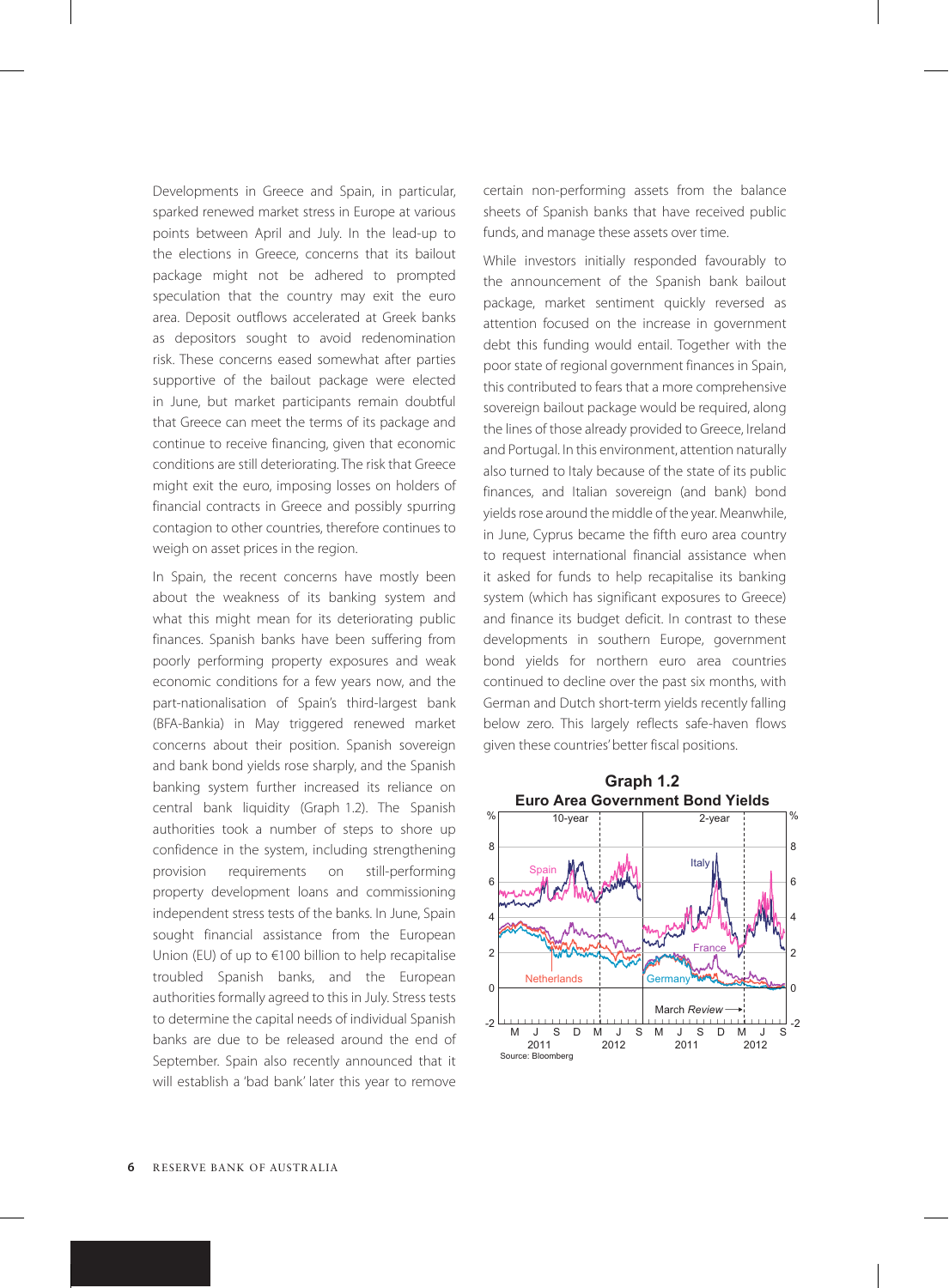As recent events added to broader doubts about the viability of the monetary union, there was a general move to reduce cross-border exposures within the euro area. This was evident in significant capital outflows from some troubled euro area countries over the past year: foreign holdings of these governments' debt declined sharply; euro area banks reduced their holdings of debt (mainly government and bank debt) issued outside their home jurisdictions (Graph 1.3); and non-domestic depositors withdrew funds from banks in most euro area countries (Graph 1.4). Cross-border financial institutions have been seeking to match their liabilities and assets in individual euro area countries more closely, to protect themselves if one of these countries should exit the euro. In particular, banks have been reducing funding shortfalls in the more troubled euro area countries by further cutting back their exposures there, reinforcing broader efforts to deleverage and refocus on their core activities. Some European banks have reportedly increased their borrowing from national central banks in the host countries where they have subsidiaries and branches, rather than from the central bank in their home country as was typical in the past.





European authorities have announced a number of measures in recent months to help alleviate market strains and keep the euro area intact. In early August, the ECB said that it was considering purchasing short-term sovereign debt in secondary markets, given its view that the exceptionally high risk premia observed in some sovereign debt markets and the associated financial fragmentation are hampering the transmission of monetary policy in the euro area. The details of a new sovereign bond-buying program, known as Outright Monetary Transactions (OMT), were released in September. The ECB will only purchase sovereign debt of euro area countries that have an EU assistance program and are meeting the attached policy conditionality. There will be no *ex-ante* limit on purchases, which will be focused on the shorter end of the yield curve, particularly securities with 1–3 year residual maturities. The ECB's holdings will rank equally with existing senior creditors, in contrast to the position taken in the Greek debt restructuring.

While the OMT has yet to be activated, the ECB's announcements have contributed to a marked narrowing of spreads on southern euro area sovereign bonds, particularly at the shorter end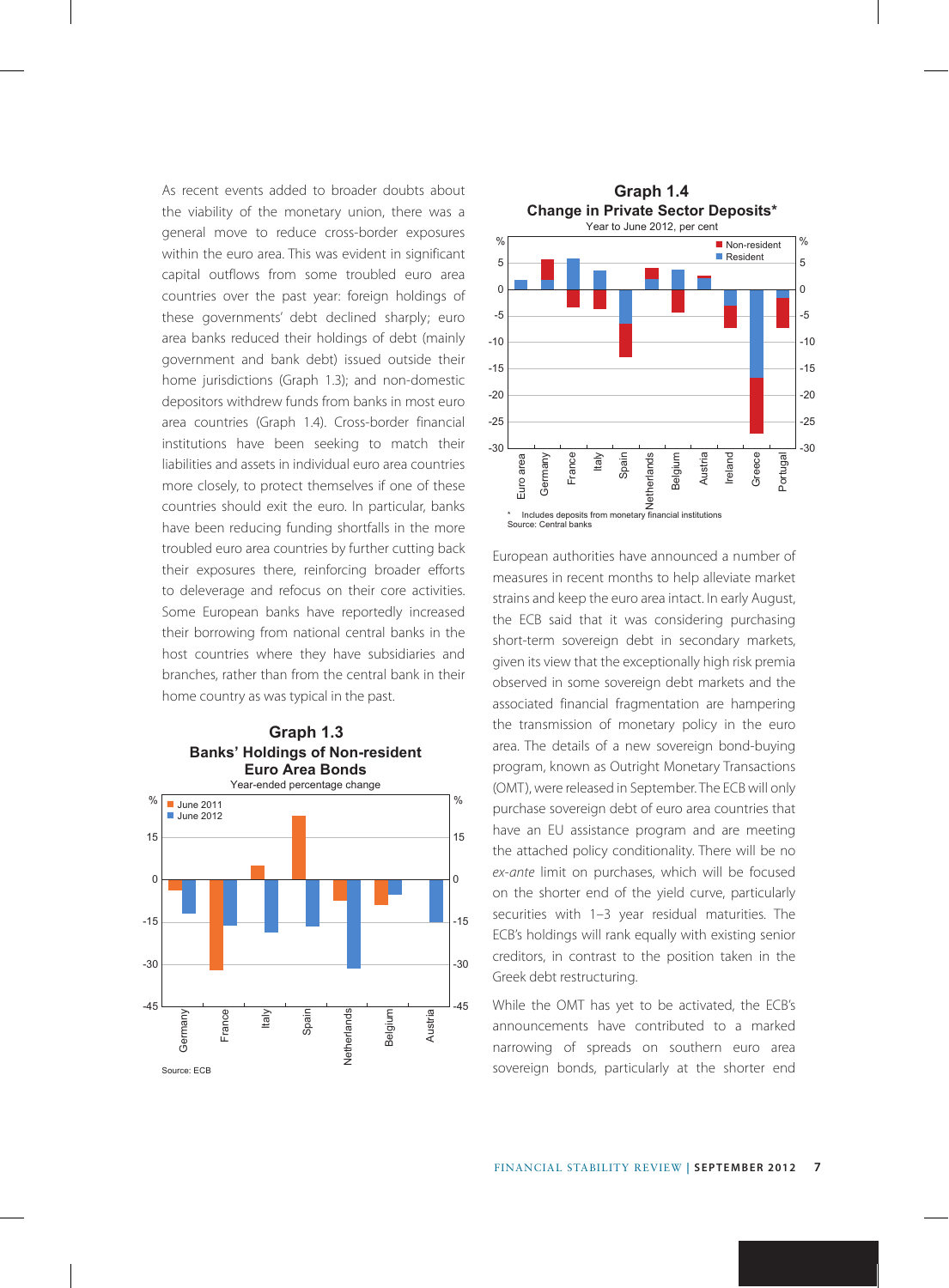of the yield curve. The Spanish Government is considering requesting EU financial assistance in order to qualify for the OMT, but have reserved their decision until it is clearer what policy conditionality would be attached; Italian officials have said that an assistance program for Italy is not warranted at this stage. While the ECB's decision to support sovereign debt markets should improve financing conditions in the euro area, it does not resolve underlying debt sustainability problems. Continued progress towards fiscal sustainability (and further bank balance sheet repair) will therefore be necessary to avoid further bouts of market volatility in response to economic and political setbacks.

European policymakers have also taken steps to more closely integrate the region's financial regulatory structure. The European Commission recently announced plans to phase in a new single supervisory mechanism in the euro area, whereby the ECB would assume ultimate responsibility for the supervision of all euro area banks by 2014 and national supervisory authorities would continue to undertake day-to-day supervisory activities. This proposal is aimed at ensuring that bank supervision is applied consistently across the euro area, and has a region-wide focus. Centralised oversight by the ECB might also make it feasible for the euro area's permanent bailout fund, the European Stability Mechanism, to be given the authority to recapitalise banks directly rather than by channelling funds through sovereigns. A direct approach would avoid raising the debt of already strained sovereigns and could thereby help curtail the adverse feedback loop between bank and sovereign balance sheets. A new supervisory structure will take some time to put in place, though, as it will involve difficult reallocations of supervisory resources. A complete banking union will also require integrated deposit insurance and resolution mechanisms, and in the longer run, deeper fiscal integration; these reforms could prove more difficult to achieve politically.

As the uncertainties in the euro area increased investor risk aversion, government bond yields in a range of advanced countries outside the region (including Australia) generally continued to decline over the past six months (Graph 1.5). In addition to safe-haven flows, central bank bond purchases as part of quantitative easing programs have helped reduce yields in the United Kingdom and the United States.



Government debt and deficits are also high in the United States and Japan, and the International Monetary Fund projects the ratios of these countries' government debt to GDP to reach very high levels within a few years. Because these countries have their own currencies, they do not face the same risks of a sudden loss of investor confidence in their fiscal positions and resulting capital outflows as do members of a currency union like the euro area. A more imminent risk to global financial stability from this quarter would be if fiscal policy were tightened severely enough in the short term that it significantly weakened economic growth: if not handled appropriately, the so-called 'fiscal cliff' facing the United States next year could be a trigger for such a scenario. That said, a sudden increase in government bond yields cannot be ruled out. At current low interest rates, even an increase in yields to the levels of a few years ago would impose sizeable mark-to-market losses on banks and other investors. Liquidity pressures could also ensue in some markets if a fall in bond prices and/or a credit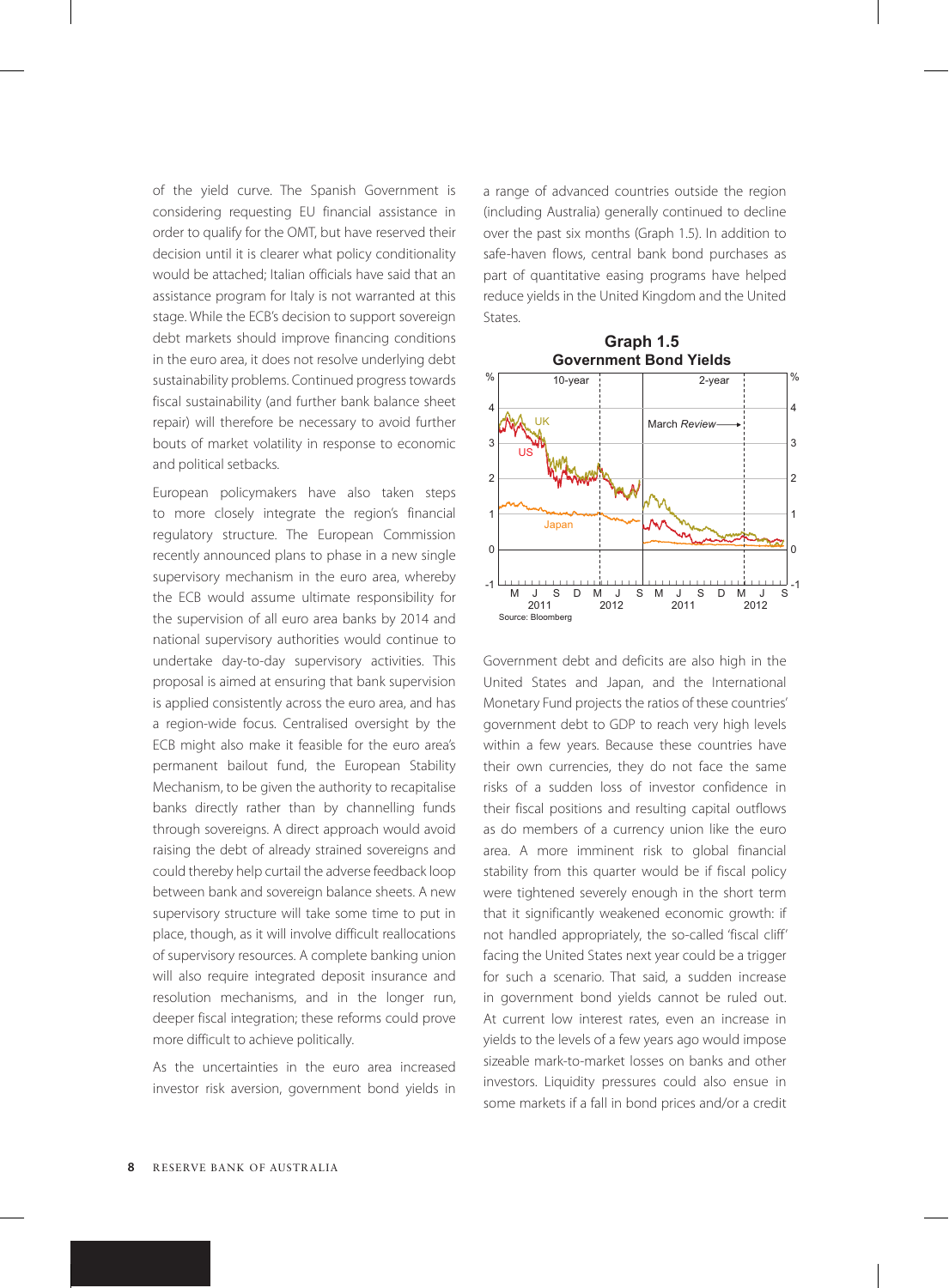rating downgrade required more collateral to be posted to counterparties.

#### **Bank Funding Conditions and Markets**

ECB policy actions and announcements over the course of the year have brought interbank borrowing costs down, but overall funding conditions for banks in the euro area remain strained. The ECB cut the rate it pays on its deposit facility from 0.25 per cent to zero in July, in an attempt to stimulate activity in short-term interbank markets. Despite these actions, the volume of interbank lending remains weak, especially across borders, and even in secured lending (repo) markets, liquidity has been low. Concerns about counterparty risk and collateral quality have also resulted in greater differentiation in lending rates across banks, which has been inhibiting the transmission of euro area monetary policy. As some securities are now seen as lower quality and a significant portion of the remaining high-quality collateral has been pledged to the ECB, the pool of unencumbered high-quality assets available to euro area financial markets has declined at the same time as demand for these assets as collateral has been particularly strong. As a result, repo lending rates involving these assets have been slightly negative over recent months (Graph 1.6).

Conditions in term funding markets have also been relatively subdued. Euro area banks have issued around €185 billion of bonds since April, compared with €225 billion in the same period last year, though there has been a pick-up in issuance activity since the details of the ECB's OMT program were announced in early September (Graph 1.7). A significant share of bond issuance over the past six months has been retained by banks to provide them with additional collateral for central bank funding. While some banks have not needed to issue as much debt this year because they obtained ample three-year funding in the ECB's earlier refinancing operations, many banks have seen their market access curtailed, especially for unsecured debt. Some banks in Cyprus and Spain, in particular, have been forced to rely more heavily on collateralised borrowing from the ECB or their national central bank given their difficulties accessing term markets (Graph 1.8). The ECB broadened further the range of collateral eligible for its liquidity operations over recent months as some banks' collateral had reportedly been depleted. The increased reliance of many euro area banks on central bank funding could eventually complicate exit strategies, especially if banks are not able to return to wholesale markets by the time the large stock of three-year loans from the ECB matures in 2015.



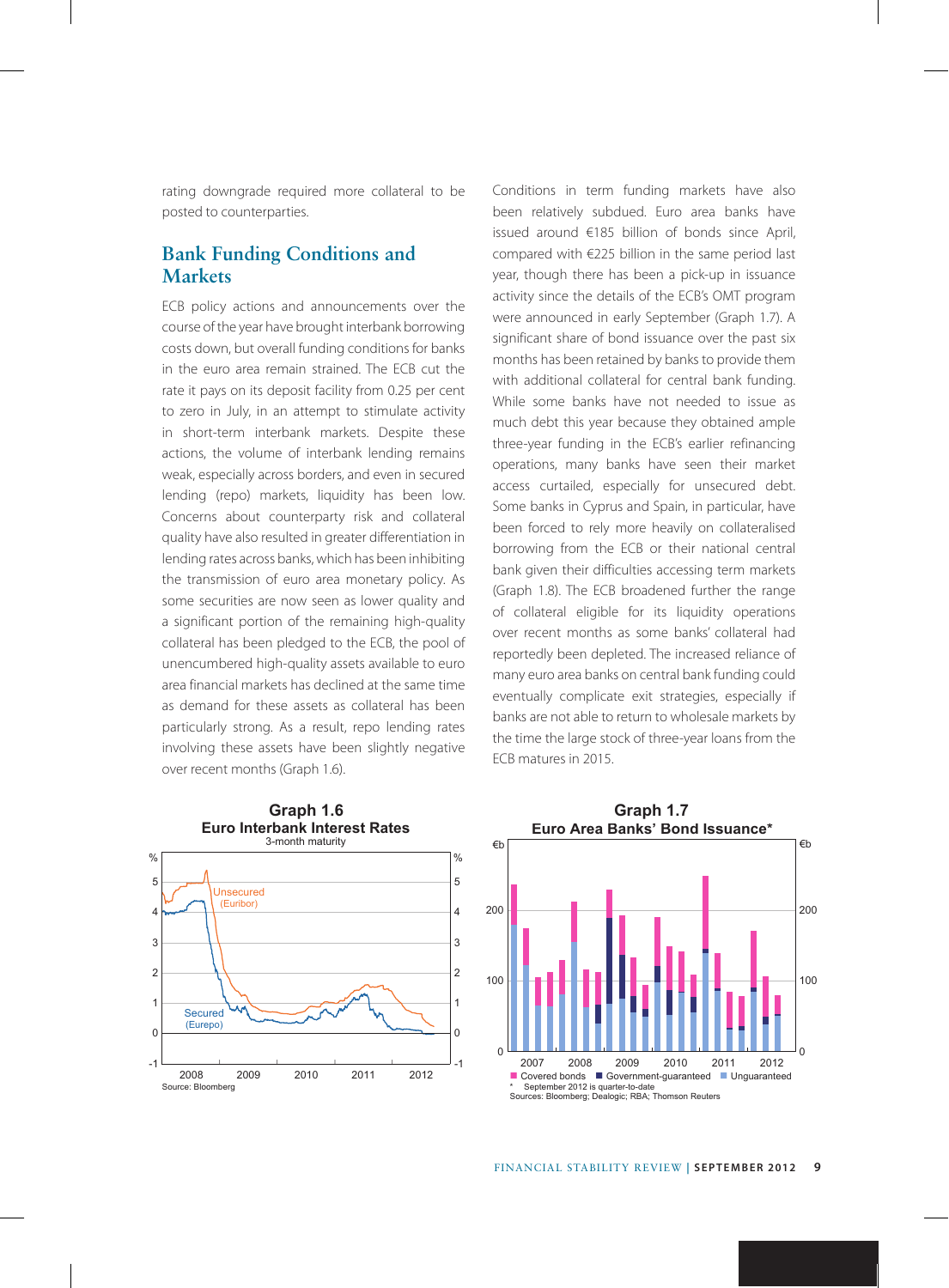

As euro area banks have increased their collateralised borrowing from the ECB and become more reliant on covered bonds and other forms of secured funding, concerns have also been raised about their increasing asset encumbrance. The structural subordination of unsecured creditors that this entails could ultimately result in higher unsecured funding costs for banks in the future. Accordingly, there have been calls for banks to improve their reporting on asset encumbrance to address some of the market uncertainty. Over the longer term, unsecured debt holders' concerns about potential subordination and lower recovery rates may also be exacerbated by the introduction of bail-in and other resolution options in Europe that are currently being developed.

The euro area problems have been contributing to periods of volatility in wholesale funding markets for banks in other countries for some time, though these spillover effects have generally been fairly limited. Bank bond spreads rose in April and May across a number of markets, though they remained well below levels seen in late 2011, and have since declined. Bank bond issuance outside the euro area has remained subdued over recent quarters given the market volatility and slow credit growth in most countries. Banks in a number of major markets have also been increasing the share of their funding from customer deposits over recent years, thereby reducing their reliance on less stable market-based funding, particularly short-term wholesale debt (Graph 1.9). This has contributed to higher funding costs as banks replace cheaper wholesale funding with more expensive customer deposits and term debt.



Sources: FDIC; central banks

## **Banks' Capital Positions**

Euro area banks have continued to strengthen their capital positions in response to market and regulatory pressures. In aggregate, the large euro area banks increased their core Tier 1 capital ratio by 1.2 percentage points (or about €75 billion) over the year to June 2012, to 10.5 per cent (Graph 1.10). The majority of this increase came from higher capital levels, mainly retained earnings and the conversion of hybrids to common equity; there was little issuance of new equity given depressed share prices in the region. Most of the large European banks did not require government assistance to meet the target imposed by the European Banking Authority (EBA) of a 9 per cent core Tier 1 capital ratio by June 2012, plus a buffer to allow for valuation losses on their EU sovereign exposures. However, given their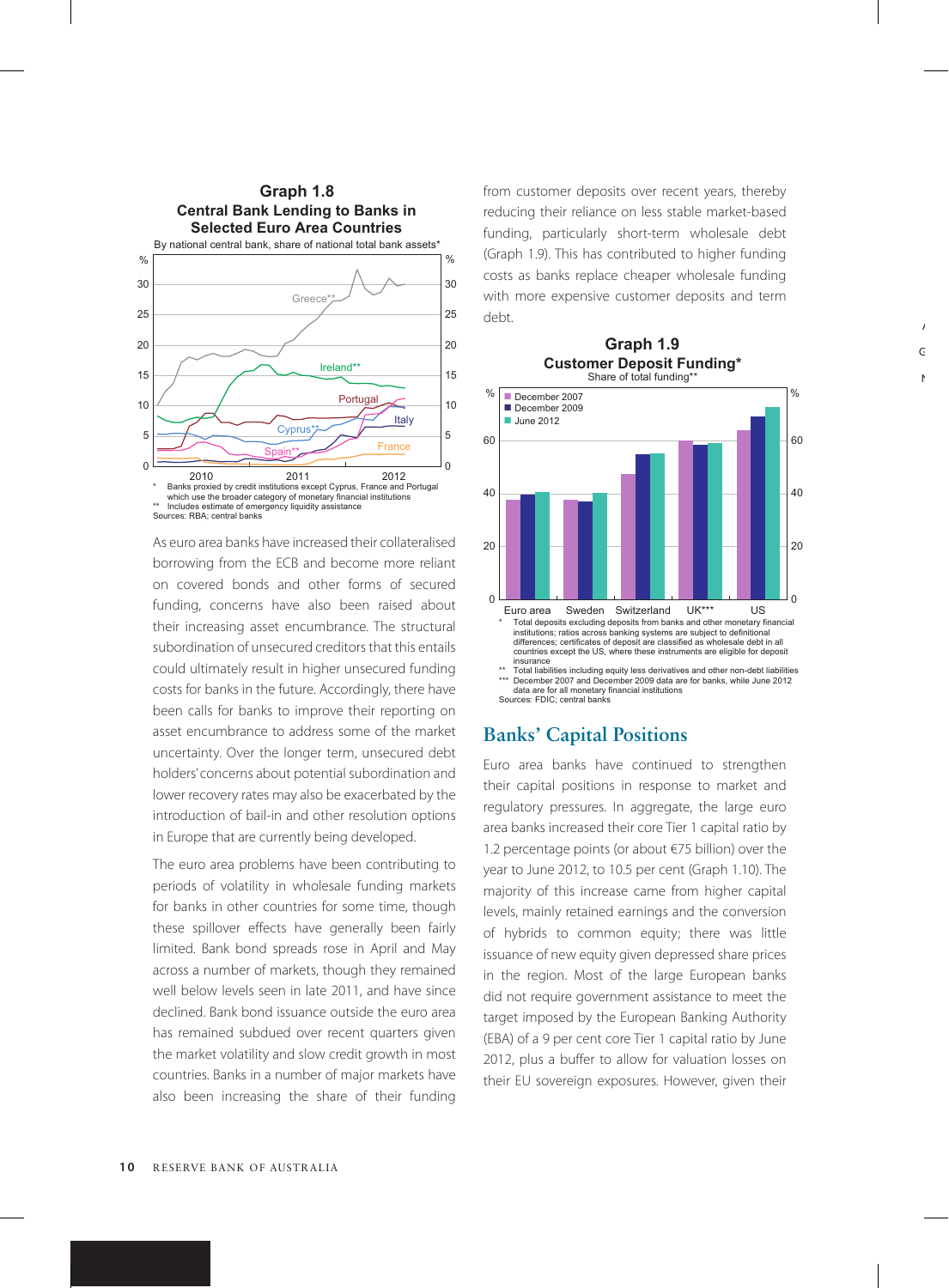

sizeable losses, a number of banks from the most troubled euro area countries required government capital injections to meet the target. A decline in risk-weighted assets of about 4 per cent also boosted the euro area banks' aggregate capital ratio over the year to June. Total assets fell by less than risk-weighted assets, mainly due to banks' shedding assets with above-average risk weights.

Despite the recent steps to strengthen capital positions, market confidence in many euro area banks remains low. This reflects ongoing doubts about the asset quality and hence solvency of some banks, particularly those from the most troubled euro area countries where economic activity is quite weak. This has been evident in various market indicators, including elevated bond and credit default swap premia, as well as low credit ratings. Indeed, around one-third of a sample of large euro area banks are currently rated sub-investment grade (Graph 1.11). More broadly, euro area banks' equity valuations remain at very low levels, despite increases in bank share prices over the past couple of months.

Large banks outside the euro area have also continued to strengthen their capital positions over recent periods (Graph 1.12). This has mainly been through retaining earnings, in many cases



Sources: Moody's; RBA; Standard & Poor's



not reported for June 2012 Sources: Bloomberg; FDIC; RBA; SNL Financial; banks' annual and interim reports

supported by dividend payout ratios that are still below pre-crisis levels. Many banks have been able to increase their capital ratios even though the introduction of Basel 2.5 capital rules raised risk weights for certain trading book assets and securitisations. The revised capital standards, which have been implemented in all major jurisdictions except the United States, particularly affected banks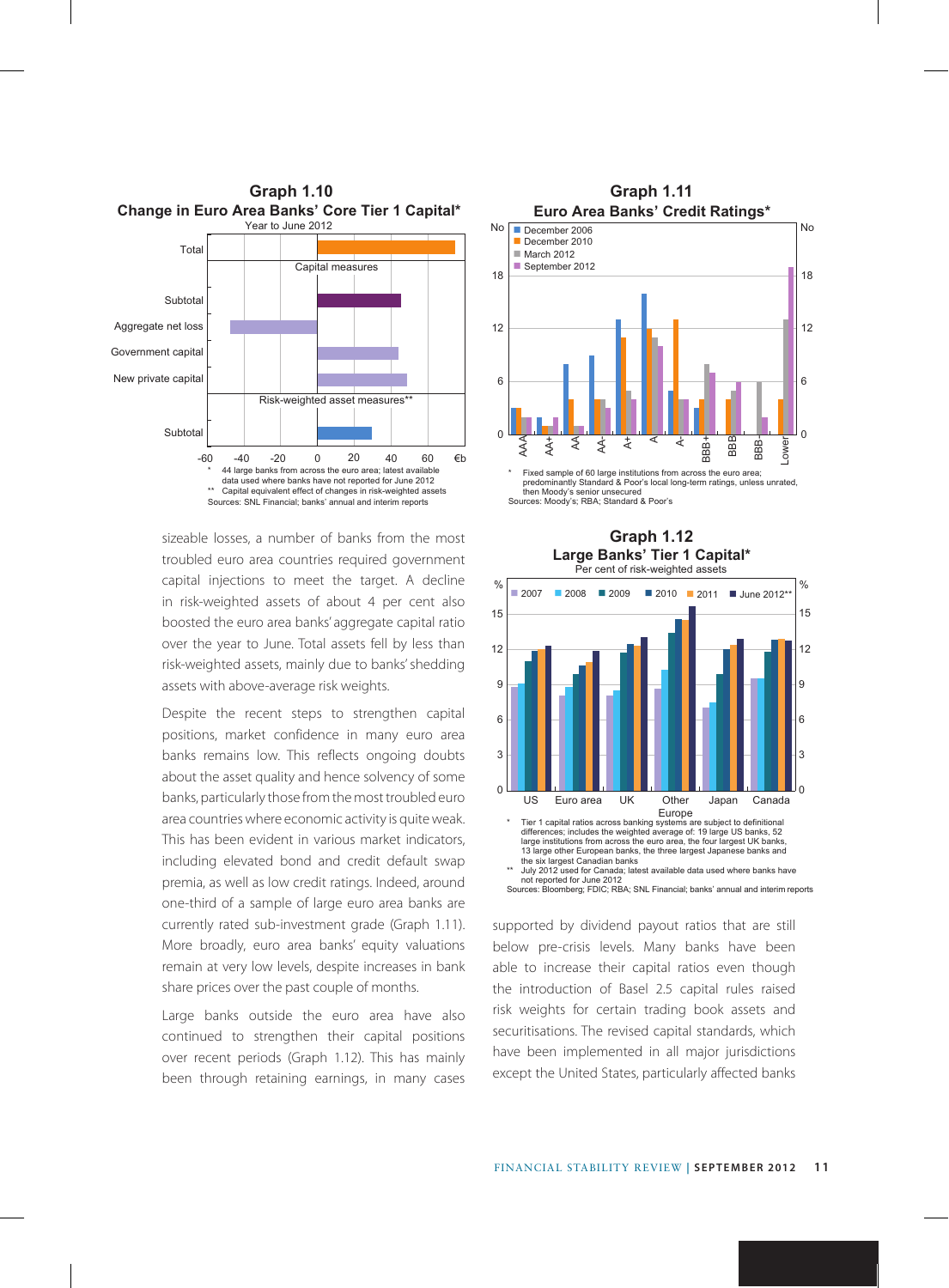with large capital markets businesses, among them some large European banks (Graph 1.13).

Although large banks in the major advanced countries have significantly strengthened their balance sheets over the past few years, many will need to take further action to meet the tougher regulatory requirements that are being phased in over coming years. In particular, many banks need to increase common equity positions to meet the Basel III capital requirements, as well as the extra capital buffers that will apply to those banks deemed systemically important. The Basel Committee on Banking Supervision estimated that, as at December 2011, the world's largest banks required a total of around €370 billion in extra capital (equivalent to about 21/2 per cent of their risk-weighted assets) to meet the Basel III minimum capital requirements.<sup>1</sup> Even though most banks have increased their capital ratios since then, some still have further to go. Many





1 Basel Committee on Banking Supervision (2012), 'Results of the Basel III Monitoring Exercise as of 31 December 2011', September, p 2. banks also need to alter their funding structures to meet the Basel III liquidity and funding ratios.

Improving capital and funding positions will take time to achieve and banks therefore need to be transitioning now. Because banks' progress will come under market and supervisory scrutiny, laggards run the risk of being forced to take quicker and potentially more drastic action at a later date. Raising capital or retaining earnings to meet higher capital requirements will be difficult for banks with depressed share prices and weak earnings prospects, so many of them are still looking to deleverage by reducing assets and exiting capitalintensive businesses. This is reflected, for example, in the current plans of large European banks to reduce their aggregate risk-weighted assets by about 7–8 per cent by 2015. They have targeted their biggest reductions at corporate and investment banking, but also exposures to parts of Europe where economic conditions are weakest. The overall effect of this deleveraging on financial conditions and markets is likely to be noticeable, but limited by the fact that a number of banks headquartered outside Europe are looking to expand into certain markets where European banks are pulling back.

#### **Bank Profitability**

The profitability of the major banking systems remains subdued. Annualised returns on equity for the largest banks in euro area, Japan, the United Kingdom and the United States averaged 2–8 per cent in the first half of 2012, well below the rates recorded prior to 2008 (Graph 1.14). Returns were broadly unchanged from those recorded in 2011, with the exception of the large euro area banks, whose average returns in 2011 were held down by sizeable write-downs on their goodwill and Greek sovereign exposures. Many of the smaller and more domestically focused banks in the weakest economies in Europe have recorded large losses in recent reporting periods.

The recent modest profitability of large banks in the major advanced economies reflects a number of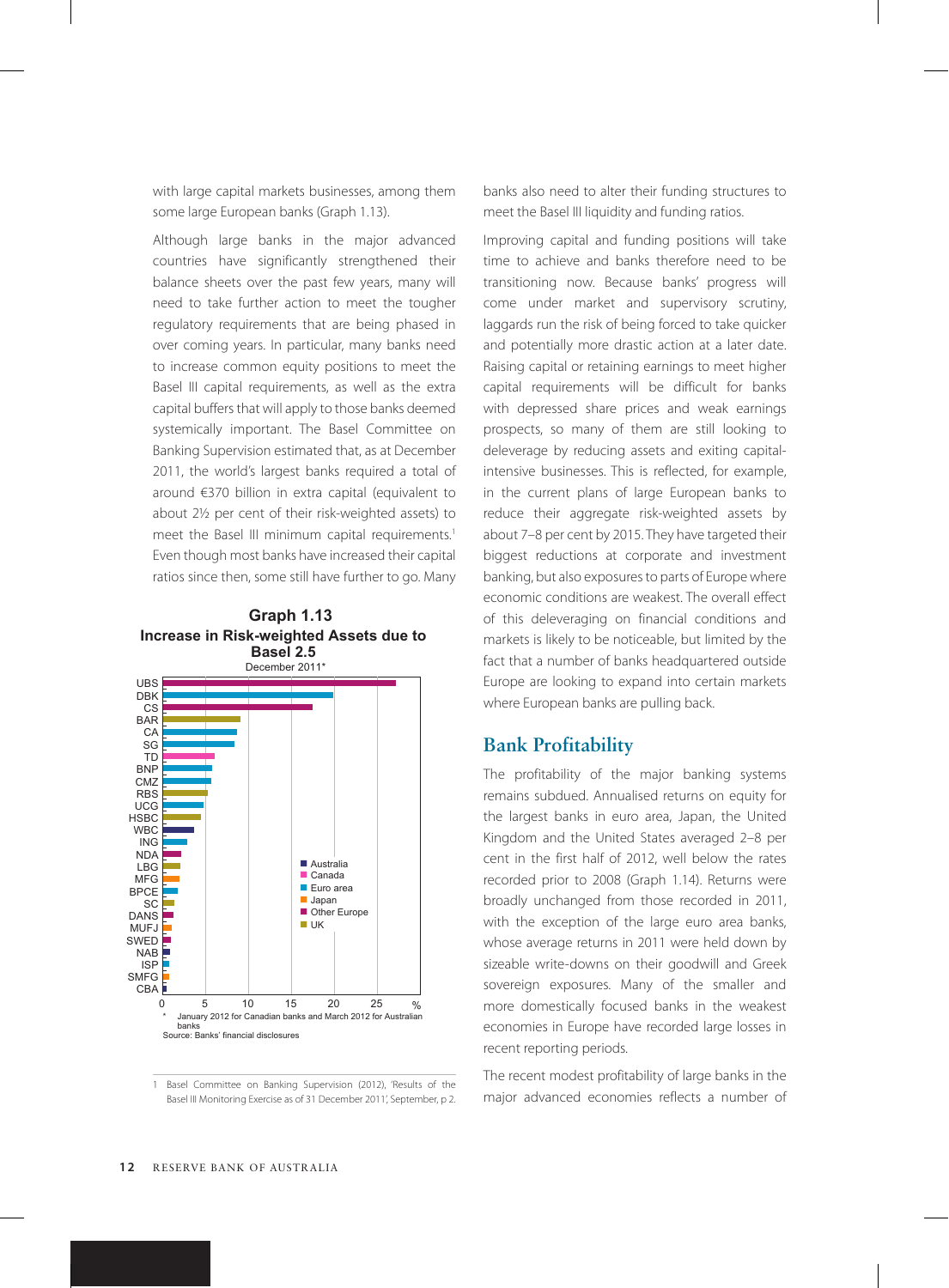

factors. Most banks have recorded little or no growth in net interest income, with credit growth remaining weak and net interest margins being weighed down by higher funding costs and the prolonged low interest-rate environment. Investment banking income has also been under pressure as volatile financial market conditions reduced trading revenues and demand for capital markets services. While declines in loan-loss provisioning have boosted profits of large UK and US banks in recent reporting periods, some euro area banks' provisions have risen due to deteriorating economic conditions within the region and ongoing weakness in the Spanish property market. Some large banks have also incurred significant legal/regulatory expenses arising from previous inappropriate business practices, such as poor mortgage practices in the United States, the mis-selling of payment protection insurance in the United Kingdom, and the recent LIBOR manipulation scandal. JP Morgan recently recorded large trading losses on its synthetic credit portfolio, highlighting the consequences of inadequate risk controls and unconventional investment strategies. A further factor contributing to lower returns on equity is that the large banks are holding higher levels of capital now, as noted earlier.

Recent returns recorded by the large banks in the major banking systems are well below those typically demanded by equity investors, as well as banks' own targets. Investors also appear to be expecting banks' profitability to remain subdued, with market valuations of banks' equity well below book valuations – that is, banks' price-to-book ratios are below 1 (Graph 1.15). Consistent with these low equity valuations, equity analysts are forecasting the large global banks to post average returns on equity of 5–7 per cent for 2012 as a whole, and only slightly higher returns in 2013; these forecasts were revised down during the past six months as the global macro-financial environment deteriorated (Graph 1.16). Low equity valuations may also reflect some investor scepticism over banks' asset valuations and/or an additional risk premium required by investors to compensate for heightened uncertainty. These concerns are likely to be especially relevant for euro area banks at the current juncture.

In contrast to many of their international peers, the profitability of the large Canadian and Australian banks has remained robust over recent periods, with returns on equity generally averaging around 15 per cent, consistent with stronger economic and

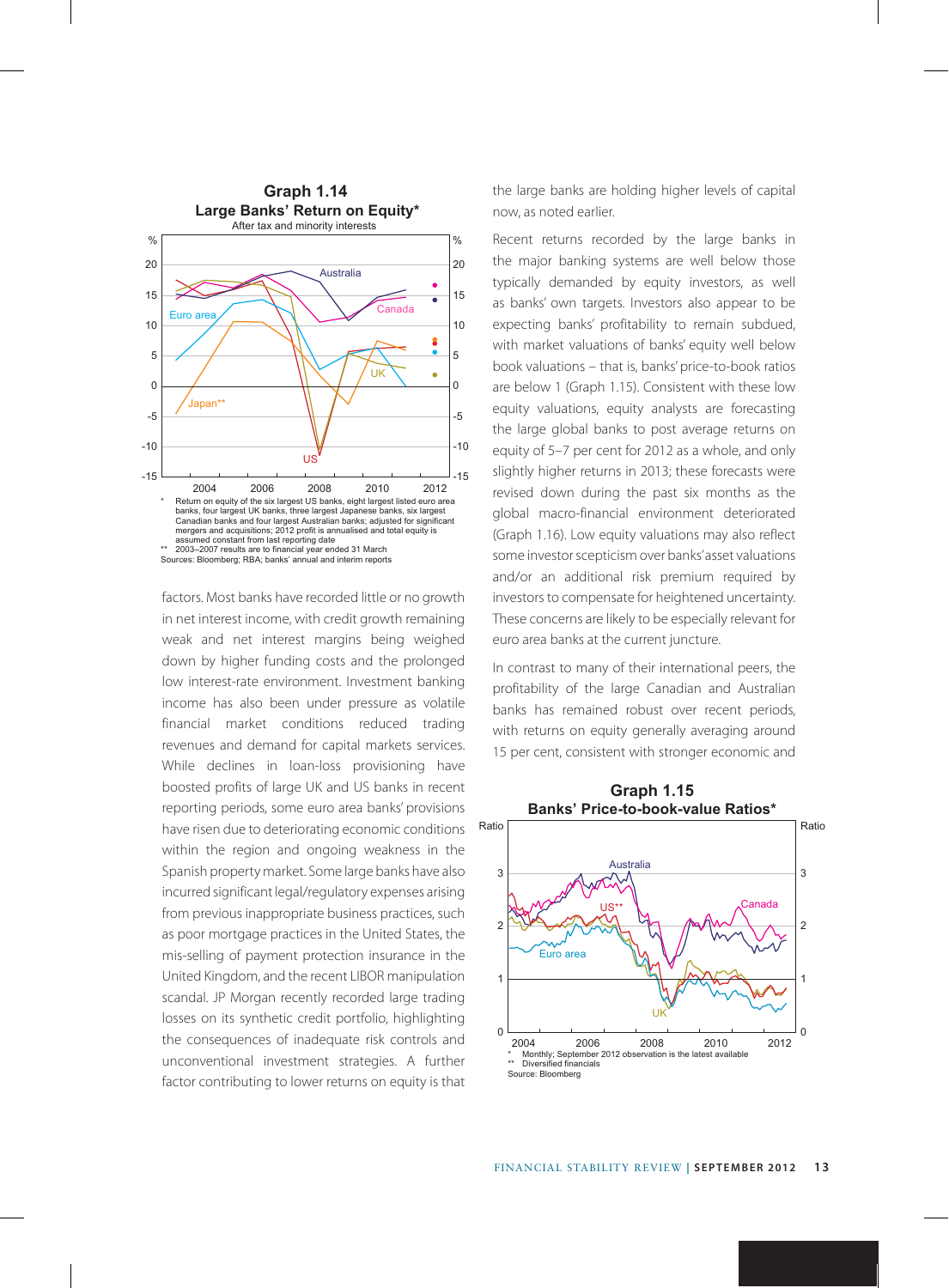

financial conditions in their home markets (see 'The Australian Financial System' chapter). Analysts are forecasting these banks' returns to remain at similar levels in 2013. The more favourable earnings outlook for large Canadian and Australian banks, along with the healthier state of their balance sheets, is reflected in equity valuations that are close to long-run average levels, unlike in many other advanced countries.

#### **Credit Conditions and Asset Quality**

Weaker economic activity and difficult funding conditions in the euro area have been associated with falls in region-wide credit during the first half of 2012, and little growth in credit over the past year (Graph 1.17). Credit conditions continued to tighten in the region during the first half of the year as banks passed on higher funding costs and toughened non-price loan terms. The ECB's bank lending survey showed a net balance of banks tightened their business and household loan standards in the March and June quarters, albeit less so than in late 2011. Credit demand by households and businesses has been contracting more sharply than in late 2011, with investment intentions likely being pared back because of the weak economic outlook and, in some cases, tighter financing conditions.

Weakness in credit growth has been most pronounced in the troubled euro area economies; credit declined over the past year by around 4–5 per cent in Greece, Ireland, Portugal and Spain. Supply-side factors are likely to have contributed to this. For example, interest rates on new bank loans to non-financial corporations have increased noticeably since 2011 in these countries (as well as in Italy), whereas they have generally fallen in northern euro area countries in line with the lower ECB policy rate (Graph 1.18). Divergence in interest rates across euro area countries has been most evident for small business loans, given their higher risk. As they



\*\* Net percentage of respondents reporting tighter standards/weaker demand Sources: ECB; RBA

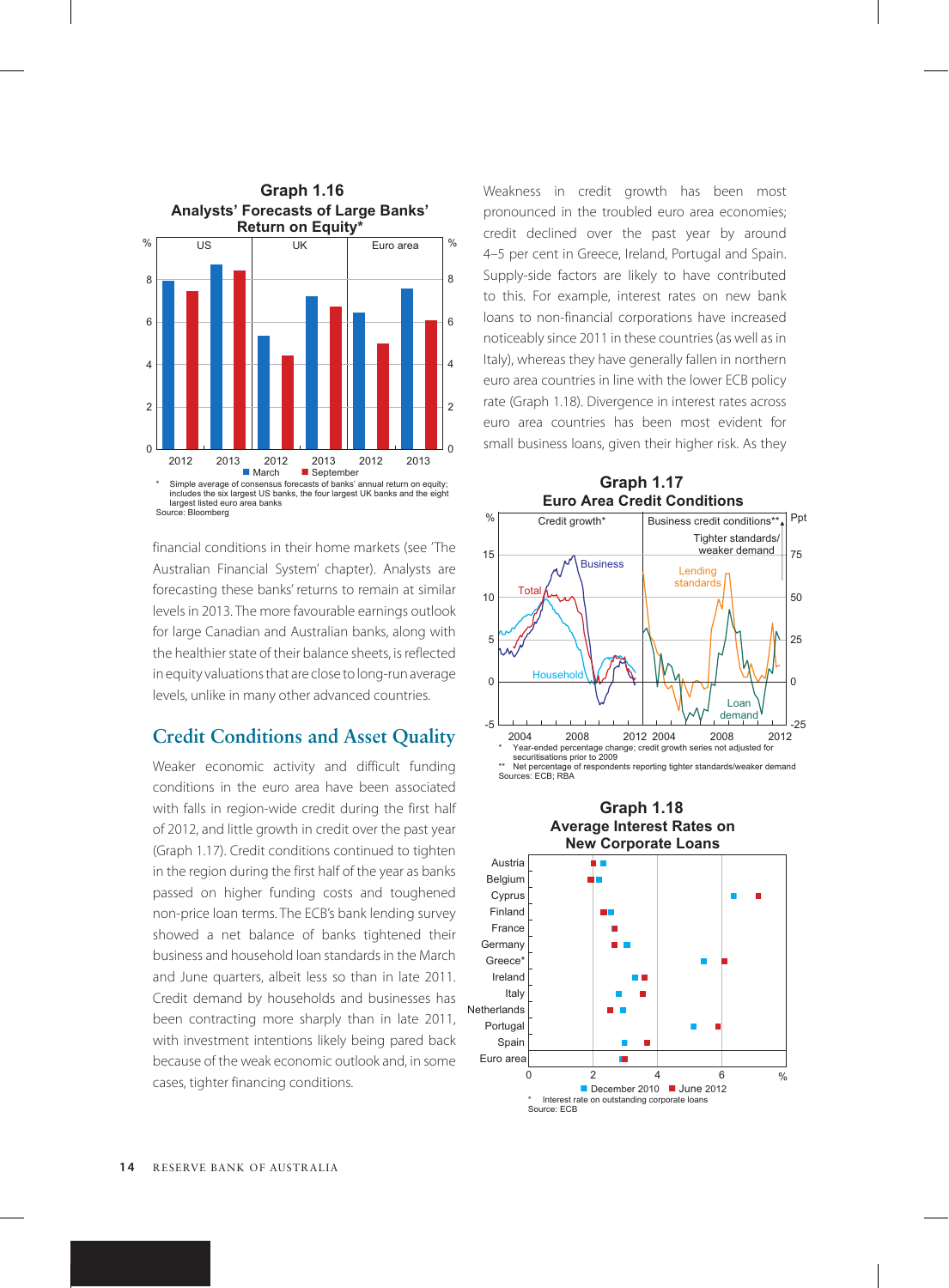do not have access to alternative sources of debt finance via capital markets, tight lending conditions for small businesses could have a negative effect on economic activity within the region, with the potential for adverse second-round effects on banks' asset performance. Even some large businesses in the euro area currently have more limited access to capital markets than usual because of the current low credit ratings of their sovereigns.

Banks' asset quality has come under continued pressure in the euro area as economic and financial conditions have weakened to a point that is similar to the adverse scenario used in last year's EBA stress tests. The large euro area banks' average non-performing loan (NPL) ratio increased significantly over 2011 and the first half of 2012, in contrast to most other jurisdictions where NPL ratios have continued to drift down from crisis peaks (Graph 1.19). Average NPL ratios are currently highest for Cypriot, Greek, Irish and Italian banks, but a number of banks from other countries in the region also have very high ratios (Graph 1.20). There is also significant market concern about the asset quality of many Spanish banks given that property prices continue to decline in Spain and current property valuations may come under further downward pressure because of future asset purchases by the 'bad bank' being introduced in Spain.

In the United States, banks' NPL ratios have trended lower over recent quarters, in line with the gradual improvement in parts of the US economy. Non-performing ratios for commercial and consumer loans have now declined to around their long-run average levels, while the ratio for commercial real estate loans has fallen sharply, consistent with the partial recovery in commercial real estate prices (Graph 1.21). In contrast, residential real estate NPLs remain at very high levels of around 8 per cent; although around one-fifth of housing loans are estimated to be in negative equity given the decline in housing prices. There are tentative signs of a recovery in the housing market, with prices rising mildly over the past few months. That





said, risks to economic growth in the United States are skewed to the downside and any deterioration in economic conditions could stall this nascent recovery. Concerns over the strength of the US economic recovery and the labour market have prompted the US Federal Reserve to announce plans to undertake further monetary stimulus by purchasing asset-backed securities.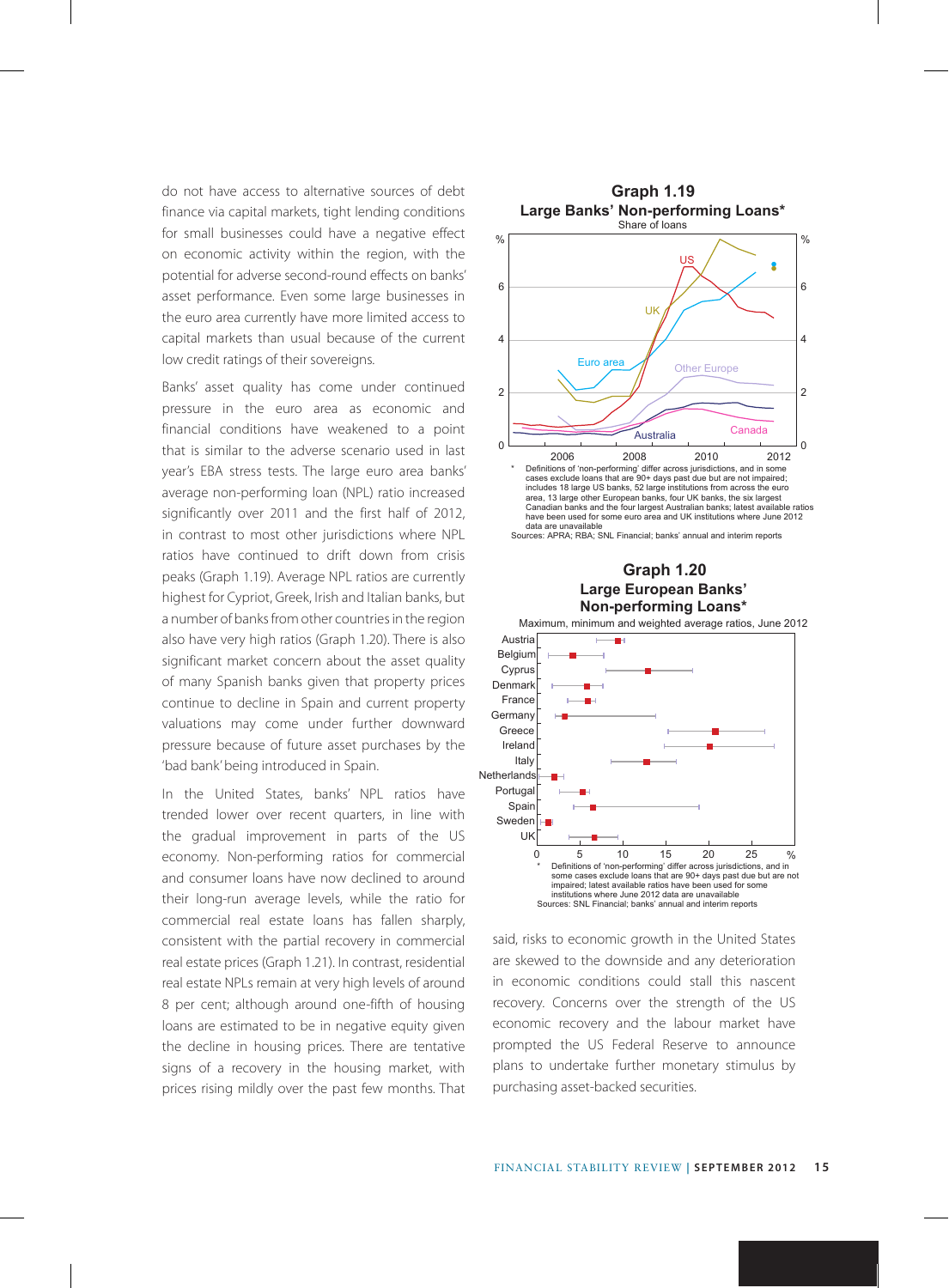

NPL ratios have also fallen for the large UK banks recently, but less so than in the United States, consistent with weaker conditions in the economies where they are most active (Graph 1.19). In response to concerns about the availability of credit and a weak domestic economy, the UK authorities introduced a 'Funding for Lending Scheme' that provides public sector supported financing for banks that expand their lending to the real economy. It is not yet clear to what extent the reduction in bank funding costs under this Scheme (in the order of 1–2 percentage points) will boost lending.

Banks in other advanced countries have experienced stronger asset quality in recent years, though in some countries they are facing a different set of challenges associated with property market expansions. In Canada, low interest rates and strong mortgage competition over the past few years have contributed to buoyant housing construction activity and strong growth in property prices and household debt. This has given rise to concerns about housing market overvaluation and the potential for a correction in prices. In response, the authorities have been progressively tightening lending standards, such as by lowering permissible loan-to-valuation ratios (LVRs) and loan terms on housing loans insured by the government mortgage insurer. Switzerland is facing some similar issues, with the authorities there recently deciding to increase risk weights on high-LVR housing loans from 2013, much as the Australian Prudential Regulation Authority did in Australia in 2004.

# **Banking Systems in the Asian Region**

Some euro area banks have responded to balance sheet pressures by scaling back their presence in Asia. French banks, in particular, cut US dollar assets globally as US dollar funding became harder to obtain. Euro area banks' total claims on non-Japan Asia fell by more than 20 per cent over the second half of 2011 (Graph 1.22). The decline was most noticeable in the trade finance and longer-term specialised lending markets (such as aircraft, project and shipping finance), but conditions in these markets appear to have improved in 2012. More generally, euro area banks' claims on non-Japan Asia rose modestly over the March quarter 2012 (the latest available data), and bank claims data and other reports suggest that banks from elsewhere have been filling some of the gap, including large banks from emerging Asia, Australia, Japan and the United Kingdom. Some of these banks, particularly those from Japan, may have been attracted by stronger longer-term growth and profit opportunities than



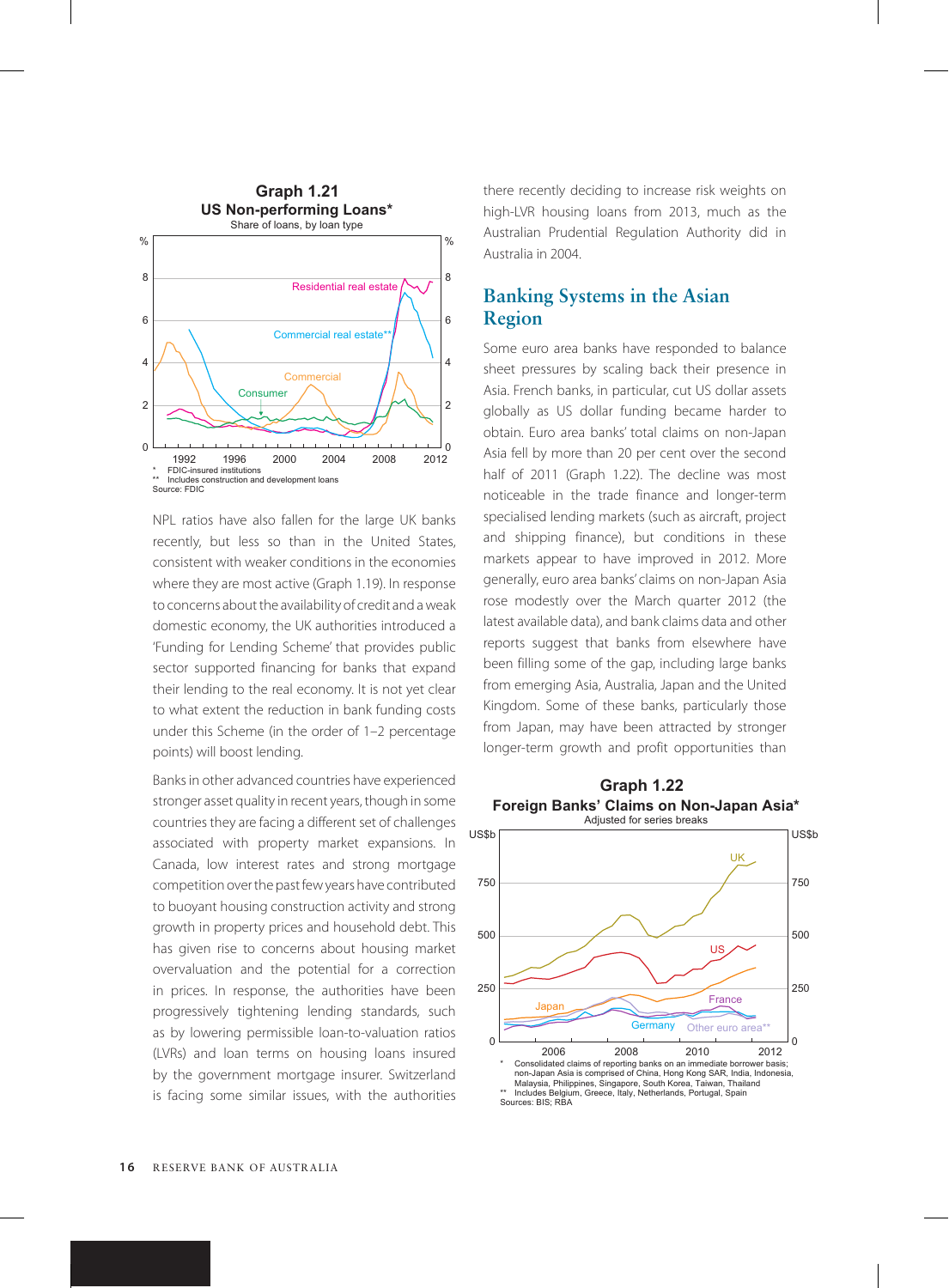those available in their home markets. They might **Graph 1.24** also have been taking advantage of higher US dollar funding as investors have cut back their lending to euro area banks. However, the diversification and other benefits from cross-border lending must be weighed against the resultant funding, credit and operational risks.

Putting these shifts in perspective, though, euro area banks account for only a small share of credit in Asia, and local Asian banks have little direct exposure to Europe. Asian banking systems have therefore been resilient to the turmoil in the euro area, and the local banks' limited usage of wholesale funding has largely insulated them from volatility in global funding markets. Their profitability has also generally been robust over recent years and NPL ratios have declined to historically low levels (Graph 1.23). The question is whether these trends have been flattered by strong growth in domestic credit and nominal incomes in the region.

Property prices have also risen significantly in a few economies, especially where exchange rate regimes have limited the scope to raise interest rates, prompting authorities to introduce a range of other measures over recent years to cool their property markets (Graph 1.24). If property prices were to



Data for 2002–2004 are for major commercial banks only



unwind, or global growth – and thus export sector revenue – were to slow substantially, Asian banks could encounter some credit quality problems. That said, capital buffers have increased over recent years to fairly high levels, which should help banks cope with any slowing in economic activity and associated rise in problem loans. The authorities in most of these countries also generally have room to ease macroeconomic policies if necessary.

Slowing economic activity in India over the past year has contributed to an increase in banks' NPL ratios and slower profit growth, especially for some state-owned banks. There has also been a sharp increase in the share of Indian banks' loans that have been restructured to assist troubled borrowers. In China, the banks' aggregate NPL ratio remains at a low level of about 1 per cent, but there are signs that bank asset performance has begun to deteriorate this year as the pace of economic activity has moderated.<sup>2</sup> Some large Chinese commercial banks have reported a pick-up in their NPL ratios for specific industries or regions, while a number of smaller commercial banks have recorded increases in their overall NPL ratios. There have also been reports of repayment difficulties in parts of the

Sources: CEIC; RBA; banks' annual reports; national banking regulators

<sup>2</sup> For information on trends in Chinese banks' asset performance over the past couple of decades, see Turner G, N Tan and D Sadeghian (2012), 'The Chinese Banking System', RBA *Bulletin*, September, pp 53–63.